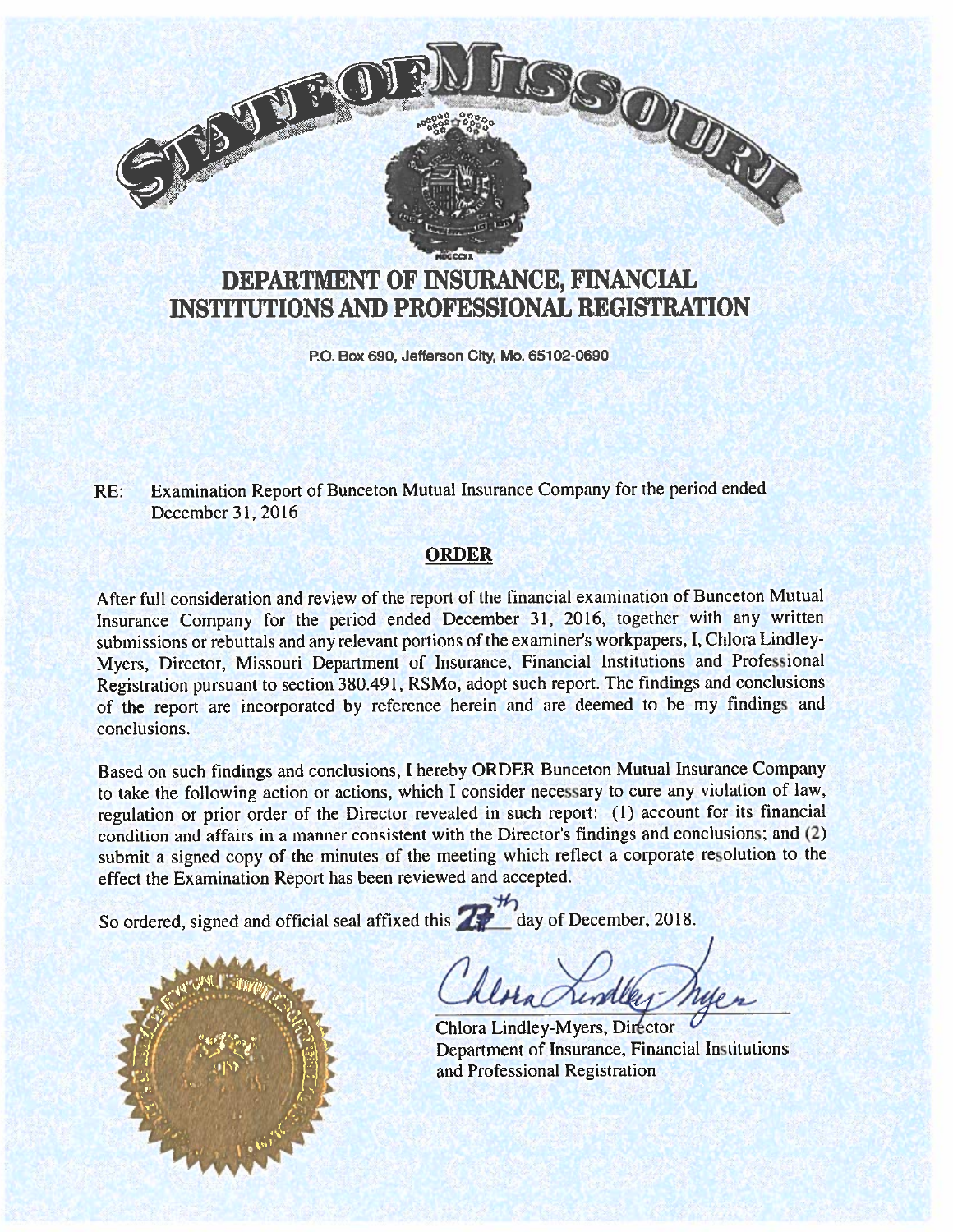REPORT OF THE FINANCIAL EXAMINATION OF

91

# BUNCETON MUTUAL INSURANCE COMPANY

AS OF DECEMBER 31, 2016

 $FLED$ 



## STATE OF MISSOURI

## DEPARTMENT OF INSURANCE, FINANCIAL INSTITUTIONS AND PROFESSIONAL REGISTRATION

JEFFERSON CITY, MISSOURI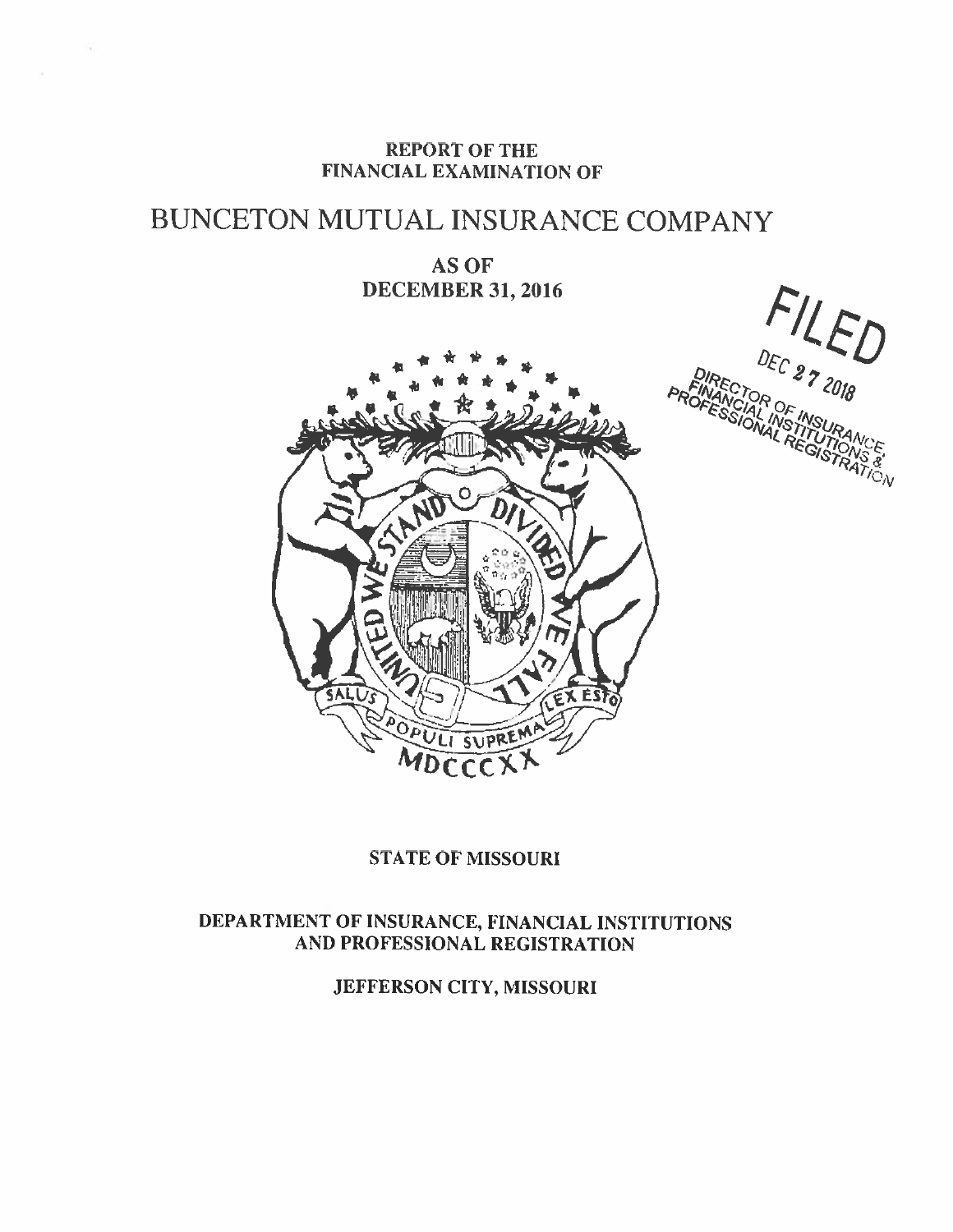# TABLE OF CONTENTS

 $\overline{\mathbb{R}}$ 

| <b>Subject</b><br><b>SCOPE OF EXAMINATION:</b>                     | Page                     |
|--------------------------------------------------------------------|--------------------------|
| Period Covered<br>Procedures                                       |                          |
| HISTORY:                                                           |                          |
| General                                                            | $\overline{2}$           |
| Management<br>Conflict of Interest                                 | $\frac{2}{3}$            |
| Corporate Records                                                  | $\overline{3}$           |
| FIDELITY BOND AND OTHER INSURANCE                                  | $\mathfrak{Z}$           |
| <b>EMPLOYEE BENEFITS</b>                                           | 4                        |
| <b>INSURANCE PRODUCTS AND RELATED PRACTICES:</b>                   |                          |
| Territory and Plan of Operation<br>Policy Forms & Underwriting     | 4                        |
|                                                                    | 4                        |
| GROWTH AND LOSS EXPERIENCE OF THE COMPANY                          | 5                        |
| REINSURANCE:                                                       |                          |
| General<br>Assumed                                                 | 5                        |
| Ceded                                                              | 5<br>5                   |
| <b>ACCOUNTS AND RECORDS</b>                                        | 6                        |
| FINANCIAL STATEMENTS:                                              |                          |
| Analysis of Assets                                                 | $\overline{\phantom{a}}$ |
| Liabilities, Surplus and Other Funds<br><b>Statement of Income</b> | $8\,$                    |
| <b>Capital and Surplus Account</b>                                 | 9<br>9                   |
| NOTES TO THE FINANCIAL STATEMENTS                                  | 10                       |
| <b>EXAMINATION CHANGES</b>                                         | 10                       |
| <b>SUMMARY OF RECOMMENDATIONS</b>                                  | 10                       |
| <b>SUBSEQUENT EVENTS</b>                                           | 10                       |
| ACKNOWLEDGMENT, VERIFICATION                                       | 11                       |
| <b>SUPERVISION</b>                                                 | 11                       |
|                                                                    |                          |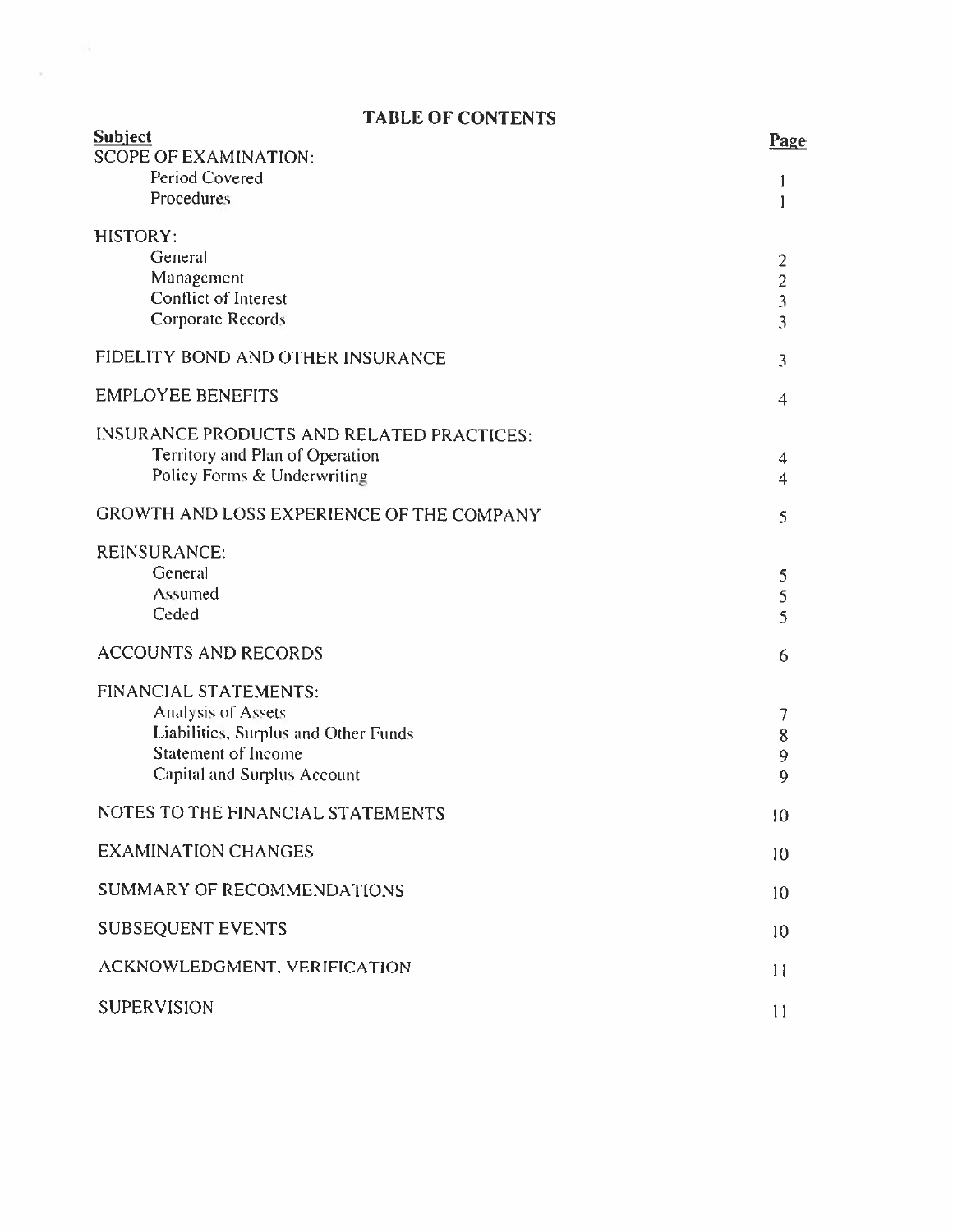February 28, 2018 Bunceton, Missouri

ጜ

Honorable Chiora Lindley-Myers, Director Missouri Department of Insurance. Financial Institutions and Professional Registration 301 Wcst High Street. Room 530 Jefferson City, Missouri 65101

Director Lindley-Myers:

In accordance with your examination warrant, a full-scope examination has been made of the records, affairs and financial condition of

#### BUNCETON MUTUAl. INSURANCE COMPANY

hereinafter referred to as such, or as the ''Company''. The Company's administrative office is located at 100 East Main, Bunceton, Missouri 65237, telephone number (660) 427-5521. This examination began on February 27, 2018 and was concluded on February 28, 2018, and is respectfully submitted.

### SCOPE OF EXAMINATION

#### Period Covered

The prior full-scope examination of the Company was made as of December 31, 2011, and was conducied by examiners from the Missouri Department of Insurance. Financial Institutions and Professional Registration (DIFP). The current full-scope examination covers the period from January I, 2012, through December 31. 2016, and was conducted by examiners from the Missouri DIFP.

This examination also included material transactions and/or events occurring subsequent to the examination date. which are noted in this report.

#### **Procedures**

This examination was conducted using the guidelines set forth in the Financial Condition Examiners Handbook of the National Association of Insurance Commissioners (NAIC), except where practices, procedures and applicable regulations of the DIFP and statutes of the State of Missouri prevailed.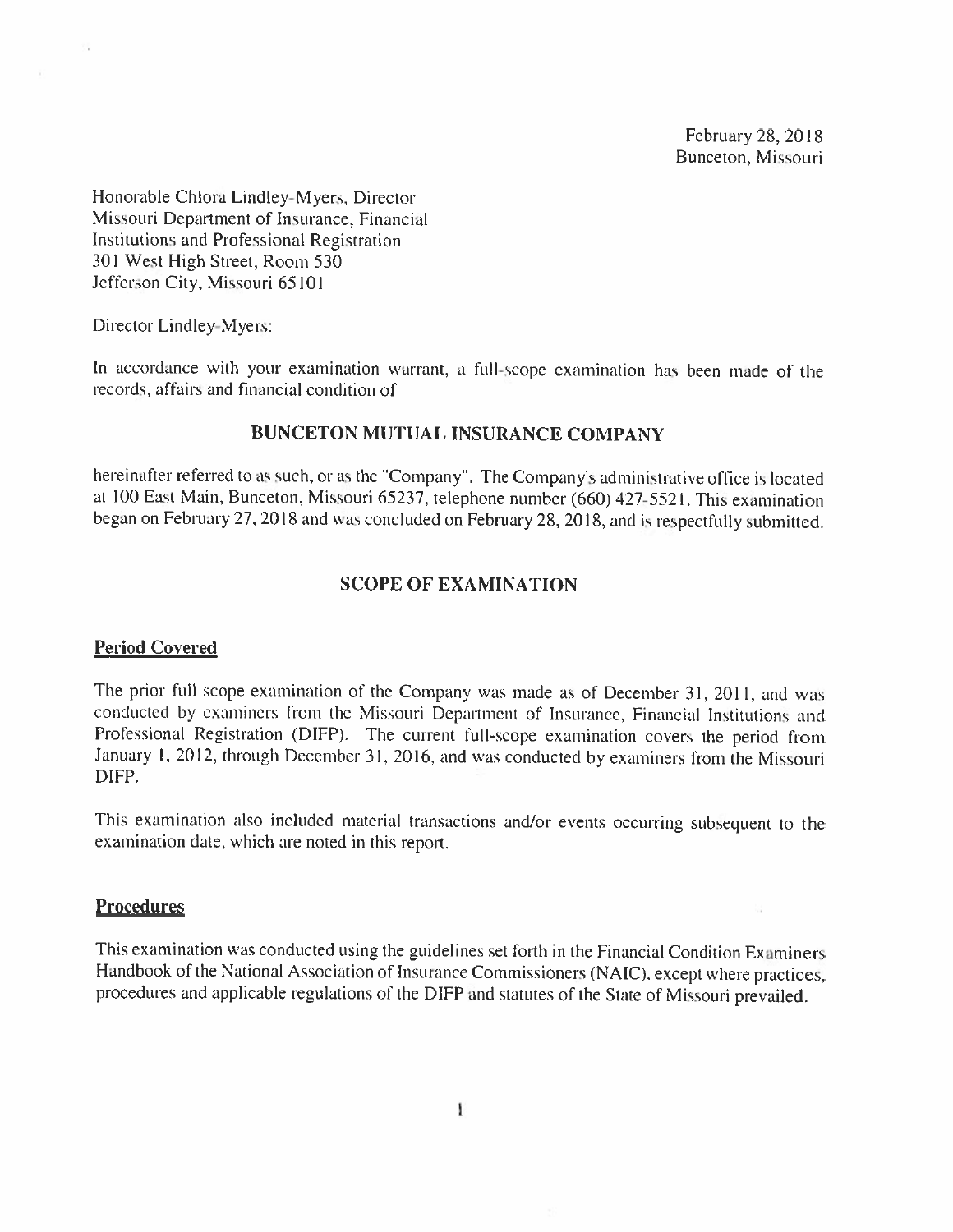## **HISTORY**

#### **General**

The Company was originally organized and incorporated on February 4. 1896. as Cooper Count Farmers Mutual Fire Insurance Company. In January 1971, the Company changed its name to Bunceton Mutual Insurance Company.

The Company has <sup>a</sup> Certificate of Authority dated July I, 1991, and is covered by Sections <sup>380201</sup> through 380.611 RSMo. (Extended Missouri Mutual Insurance Companies). The Company's Certificate of Authority is renewed annually.

#### Management

In accordance with the Articles of Incorporation, the annual meeting of the Company's members is held on the fourth Thursday in March at the home office of the Company or at such other <sup>p</sup>lace as may be designated by the Board of Directors. Special meetings of the members may be called by the Board of Directors at any time and shall be called upon petition of one-fourth of the members. Eight members shall constitute <sup>a</sup> quorum at any membership meeting. Proxy voting by policyholders is not permitted.

The management of the Company is vested in the Board of Directors, who are elected from the general membership. The Board of Directors consists of six members that serve staggered. three year terms. All directors must be policyholders of the Company. The Board of Directors meets approximately every quarter in addition to the annual meeting with each director compensated <sup>S</sup> <sup>100</sup> per meeting attended.

Members serving on the Board of Directors as of December 31, 2016, were as follows:

| Name and Address                         | Occupation             | <b>Term</b> |
|------------------------------------------|------------------------|-------------|
| E. Kirtley Lewis<br>Otterville, Missouri | Farmer                 | 2015-2017   |
| Ronald Felten<br>Pilot Grove, Missouri   | Farmer                 | 2016-2018   |
| Barbara Dicus<br>Bunceton, Missouri      | <b>Insurance Agent</b> | 2017-2019   |
| Kathryn Wahlers<br>Stover, Missouri      | Insurance Agent        | 2015-2017   |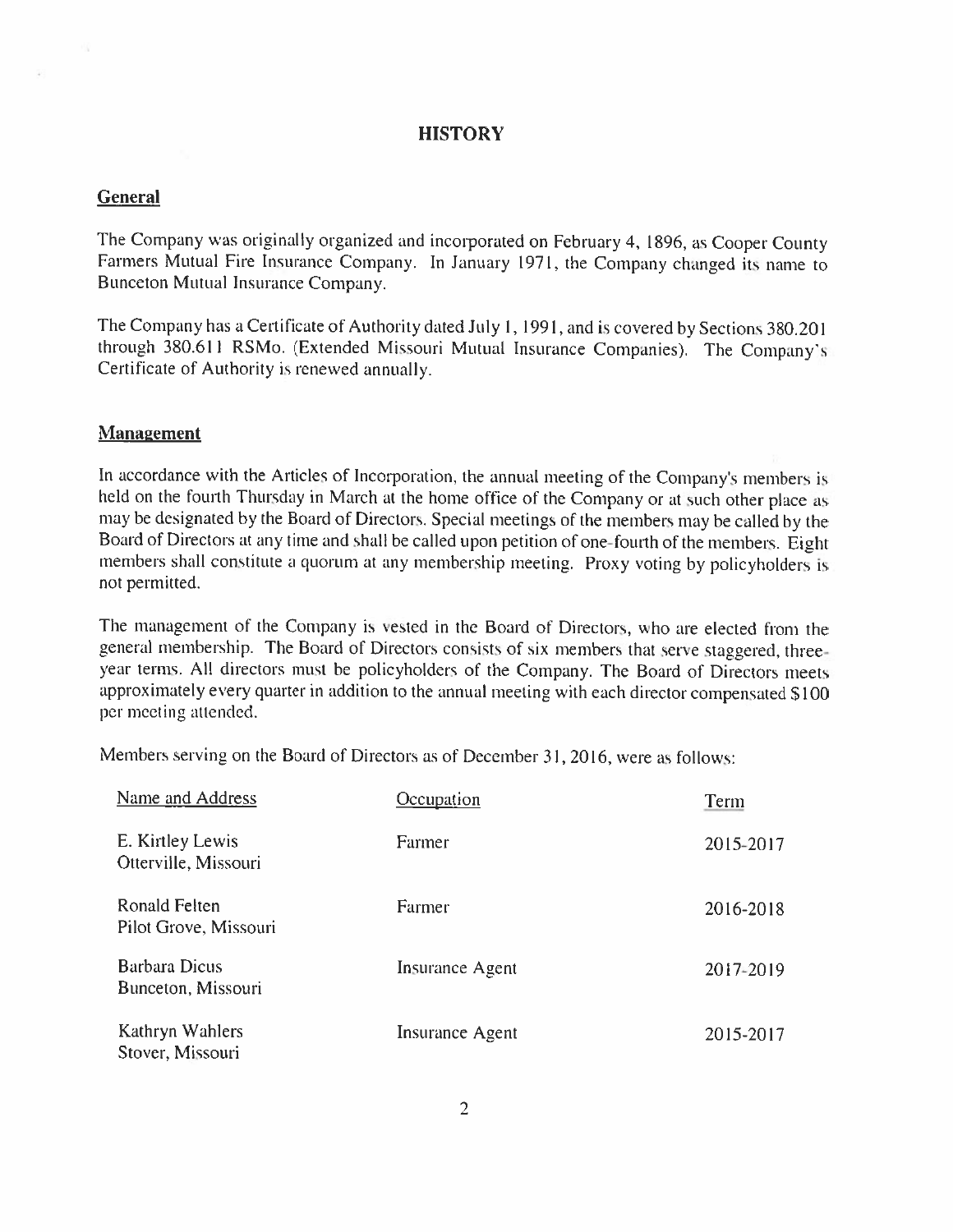| John Schibi<br>Pilot Grove, Missouri | Farmer | 2017-2019 |
|--------------------------------------|--------|-----------|
| Larry Witte<br>Stover, Missouri      | Farmer | 2016-2018 |

The Board of Directors appoints for a term of one year, a President, a Vice President and a Secretary-Treasurer. The officers of the Company serving at December 31, 2016. were as follows:

| E. Kirtley Lewis | President           |
|------------------|---------------------|
| Ronald Felten    | Vice President      |
| Barbara Dicus    | Secretary-Treasurer |

#### Conflict of Interest

The Company has written conflict of interest procedures for the disclosure of material conflicts of interest or affiliations by its directors and officers. The Company has its directors and officers sign conflict of interest statements on an annual basis. Completed conflict of interest statements were reviewed during the examination. Two of the directors disclosed that they are agents of the Company and that they also write business for other insurers. No other material conflicts were disclosed.

#### Corporate Records

A review was made of the Articles of Incorporation and the Bylaws of the Company, neither of which were amended during the examination period.

The minutes of the membership and the Board of Directors' meetings were reviewed for the period under examination. The minutes and records of the Company appear to properly reflect corporate transactions and events.

## FIDELITY BOND AND OTHER INSURANCE

The Company was <sup>a</sup> named insured on <sup>a</sup> fidelity bond providing <sup>a</sup> limit of liability of 550,000 during the exam period. The fidelity bond coverage of the Company meets the minimum amount suggested in the guidelines promulgated by the NAIC.

The Company carries liability coverage for its directors and oftieers. The Company requires its agents to carry errors and omissions insurance and reimburses them for <sup>a</sup> portion of the cost of the coverage. The Company also carries husinessowners' coverage on its home office and contents, as well as general liability and workers' compensation coverages. The insurance coverage appears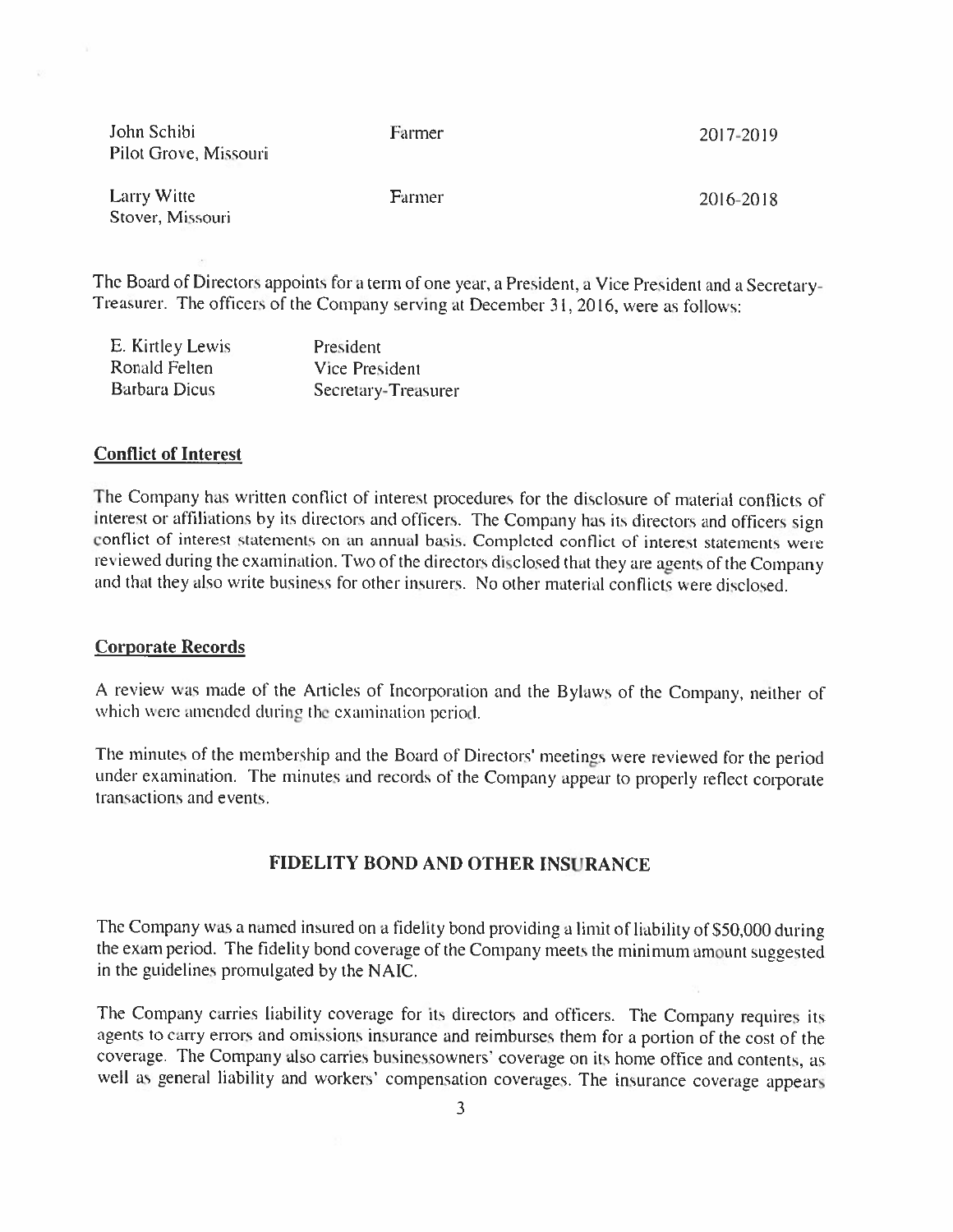adequate.

## EMPLOYEE BENEFITS

The Company has two full-time employees. The benefits package offered to the employees includes health, life, dental, long-term disability insurance, Simple IRA plan with employer matching, and paid time off.

## INSURANCE PRODUCTS AND RELATED PRACTICES

## Territory and Plan of Operations

The Company is licensed by the DIFP as an Extended Missouri Mutual Insurance Company operating under Sections 380.201 through 380.611 RSMo. (Extended Missouri Mutual Insurance Companies). The Company is authorized to write fire, wind and liability coverage throughout the state. As of December 31, 2016, the Company had eight agents producing business and each receives 15% commission on all new and renewal premiums.

#### Policy Forms and Underwriting Practices

The Company utilizes AAIS and Cameron Mutual Insurance Company policy forms. Policies are renewed annually. Renewal billings are mailed directly to the insured. Initial property inspections are performed by the agents prior to writing and then inspected by an outside consulting/adjusting firm on all new business and periodically thereafter. The Company Manager choses other properties on <sup>a</sup> monthly basis for follow—up inspections that are performed by the independent inspection company. Lnderwriting is completed by the Company Manager with guidance from the underwriting manuals and reinsurers. Claims adjusting is performed by independent adjusters unless the claim is small enoug<sup>h</sup> for the Agent to adjust. Rates are determined by the Board of Directors utilizing information from the nmrket and reinsurers.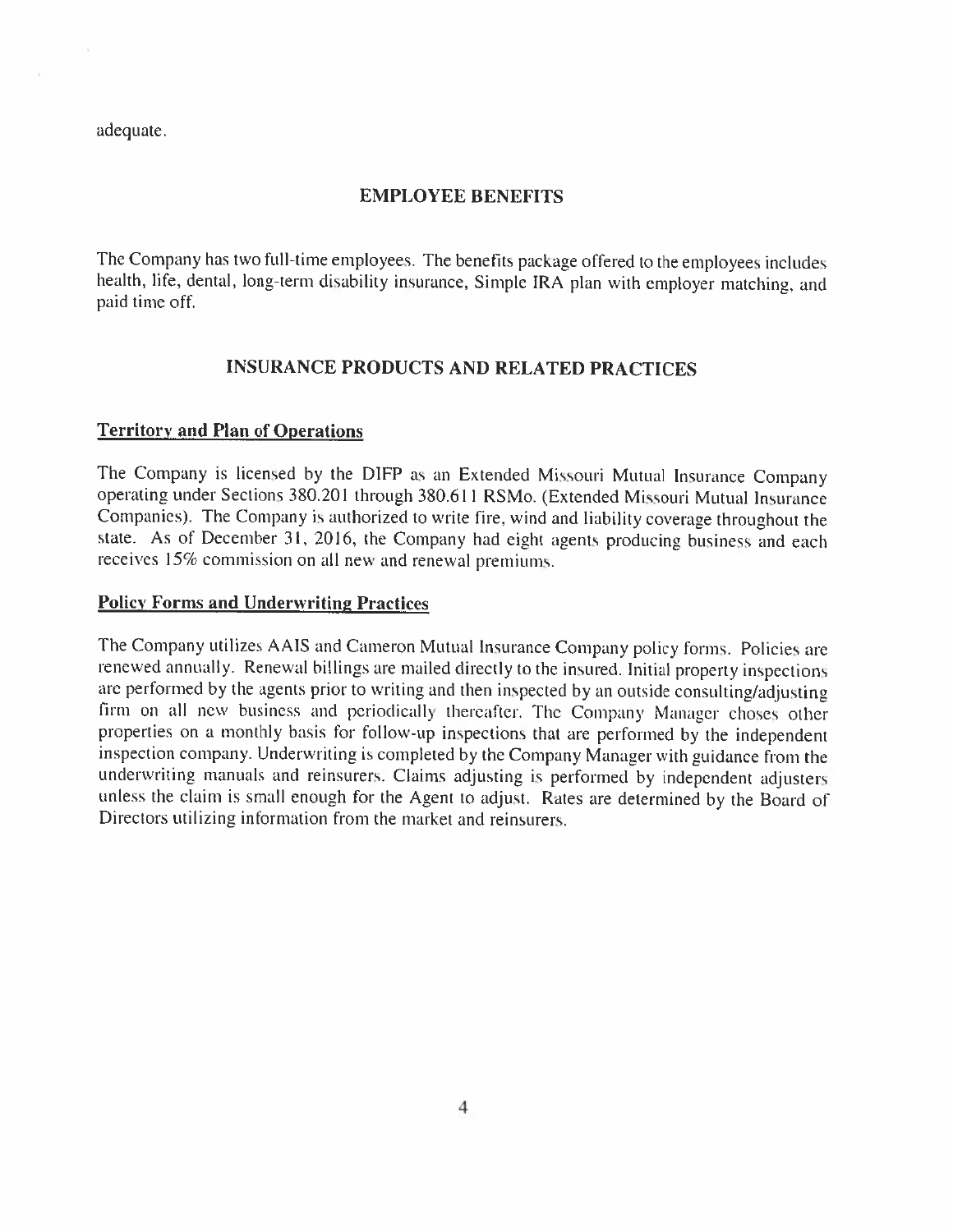## GROWTH AND LOSS EXPERIENCE OF THE COMPANY

|      | Admitted    |             | <b>Gross</b> | <b>Gross</b> | Investment | Underwriting | Net       |
|------|-------------|-------------|--------------|--------------|------------|--------------|-----------|
| Year | Assets      | Liabilities | Premiums     | Losses       | Income     | Income       | Income    |
| 2016 | \$1,652,443 | \$405,215   | \$935,706    | \$378,452    | \$20,834   | \$46,391     | \$67,450  |
| 2015 | 1,673,571   | 440,642     | 895,187      | 294,115      | 23,013     | 59,751       | 82,764    |
| 2014 | 1,491.243   | 341,130     | 823,179      | 695,638      | 21,183     | (63, 532)    | (42, 349) |
| 2013 | 1,616,182   | 418,622     | 755,957      | 377,947      | 19,328     | 17.746       | 37,074    |
| 2012 | 1,492,674   | 329,863     | 665,256      | 179,336      | 25,668     | 252          | 25,920    |

At year-end 2016, 1,061 policies were in force.

## REINSURANCE

## General

×

The Company's reinsurance premium activity on a direct-written, assumed and ceded basis for the period under examination is shown below:

|         | 2012      | 2013           | 2014       | 2015       | 2016       |
|---------|-----------|----------------|------------|------------|------------|
| Direct  | 665,256   | \$755,957      | \$823,179  | \$ 895,187 | \$935,706  |
| Assumed |           |                |            |            |            |
| Ceded   | (221.052) | (229, 898)     | (274, 904) | 284,776)   | (336, 133) |
| Net     | 444,204   | <u>526,059</u> | 548,275    |            | 599.573    |

#### **Assumed**

The Company does not reinsure other companies.

## Ceded

The Company's property reinsuranee is through Wisconsin Reinsurance Corporation (Wisconsin Re) and its casualty reinsuranee is through Cameron Mutual Insurance Company (Cameron Mutual).

Under the property per risk and excess of loss agreement, the Company retains \$50,000 per risk. The aggregate excess of loss coverage covers I 009 of the net losses incurred in excess of the attachment point, which is 125% of the Company's net premium. The estimated attachment point for 2016 was S327.075,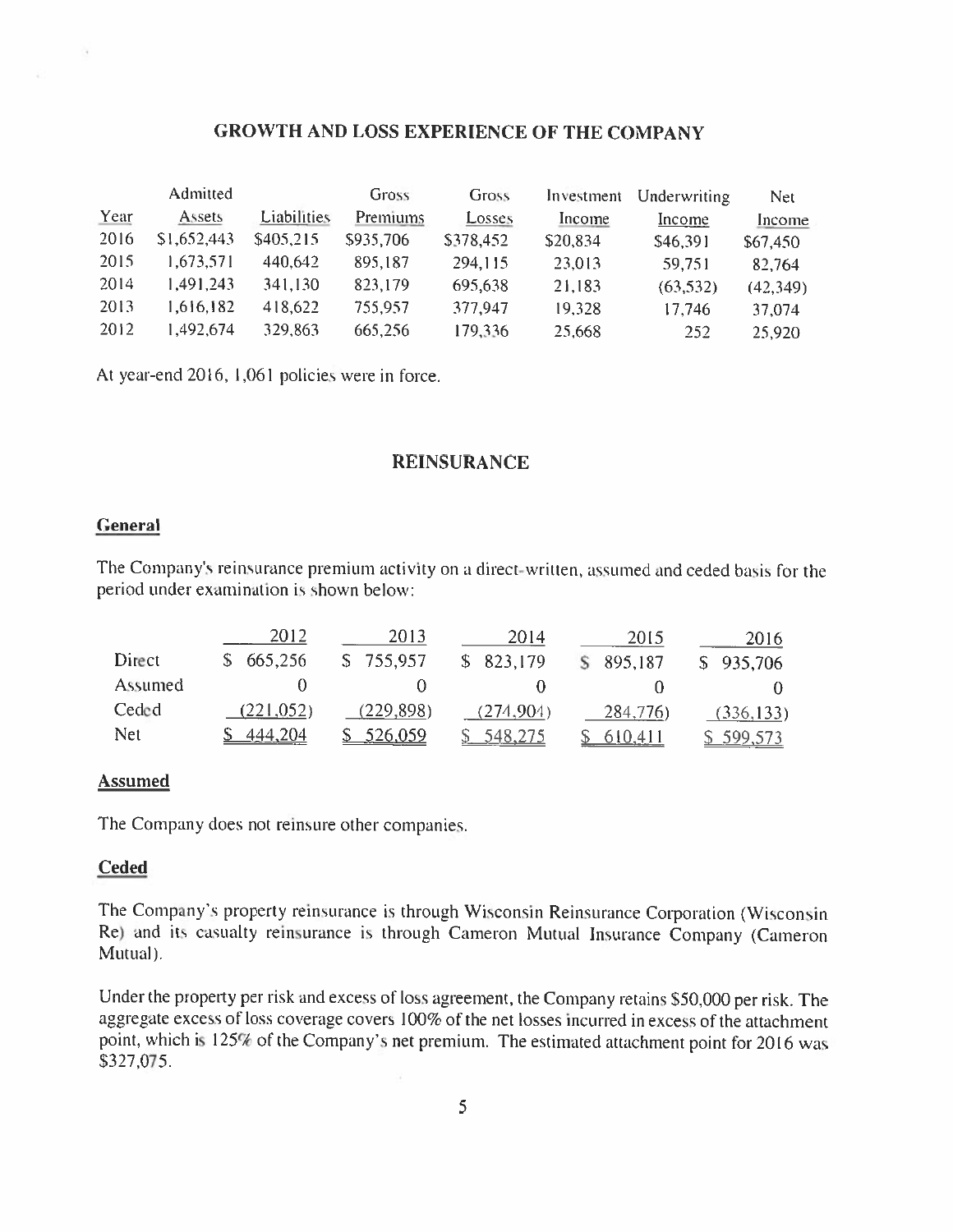Under the casualty quota share agreement, the Company cedes 100% of its casualty premiums and losses to Cameron Mutual up to <sup>a</sup> maximum policy limit of SI million. Any amount written in excess of the limit would be the Company's sole responsibility. The Company receives a 22% ceding commission.

The Company is contingently liable for all reinsurance losses ceded to others. This contingent liability would become an actual liability in the event that any assuming reinsurer should fail to perform its obligations under its reinsurance agreement with the Company.

#### ACCOUNTS AND RECORDS

The accounting records are maintained by the Company on an accrual basis. The Company utilizes Mutual Insurance Processing System accounting and policy maintenance software. The CPA firm of Van de Ven, LLC, performs an annual compilation of the Company's financial statements and prepares the annual statement and tax filings.

## FINANCIAL STATEMENTS

The following financial statements, with supporting exhibits, present die financial condition of the Company for the period ending December 31, 2016, and the results of operations for the year then ended. Any examination adjustments to the amounts reported in the Annual Statement and/or comments regarding such are made in the "Notes to the Financial Statements," which follow the Financial Statements. (The failure of any column of numbers to add to its respective total is due to rounding or truncation.)

There may have been differences found in the course of this examination, which are not shown in the 'Notes to the Financial Statements." These differences were determined to he immaterial, concerning their effect on the financial statements. Therefore, they were communicated to the Company and noted in the workpapers for each individaal annual statement item.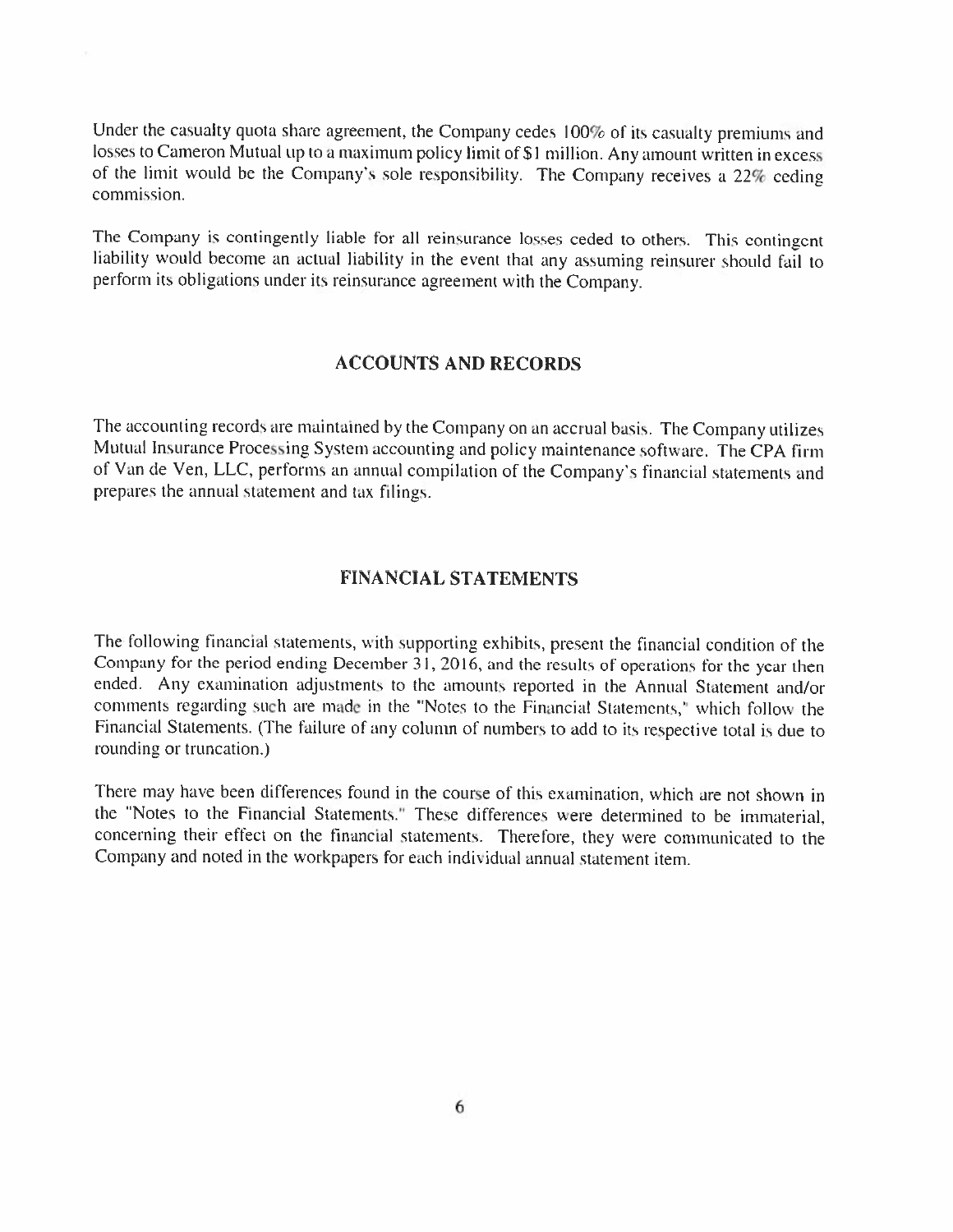## ANALYSIS OF ASSETS December 31, 2016

| <b>Bonds</b>                          | \$374,337   |
|---------------------------------------|-------------|
| <b>Mutual Funds</b>                   | 244,499     |
| <b>Real Estate</b>                    | 1,885       |
| Cash on Deposit                       | 922,355     |
| <b>Other Investments</b>              | 82,772      |
| Ceded Reinsurance Premium Recoverable | 19,281      |
| Computer Equipment                    | 3,027       |
| Interest Due & Accrued                | 4,287       |
| <b>Total Assets</b>                   | \$1,652,443 |

### LIABILITIES, SURPLUS AND OTHER FUNDS December 31, 2016

| Net Losses Unpaid                    | \$<br>18,577       |
|--------------------------------------|--------------------|
| Ceded Reinsurance Premium Payable    | 6,047              |
| <b>Unearned Premium</b>              | 358,994            |
| Payroll Tax Payable                  | 886                |
| <b>Accounts Payable</b>              | 20,711             |
| <b>Total Liabilities</b>             | \$<br>405,215      |
| <b>Guaranty Fund</b>                 | 150,000            |
| Other Surplus                        | 1,097,228          |
| <b>Total Surplus</b>                 | \$1,247,228        |
| <b>Total Liabilities and Surplus</b> | <u>\$1,652,443</u> |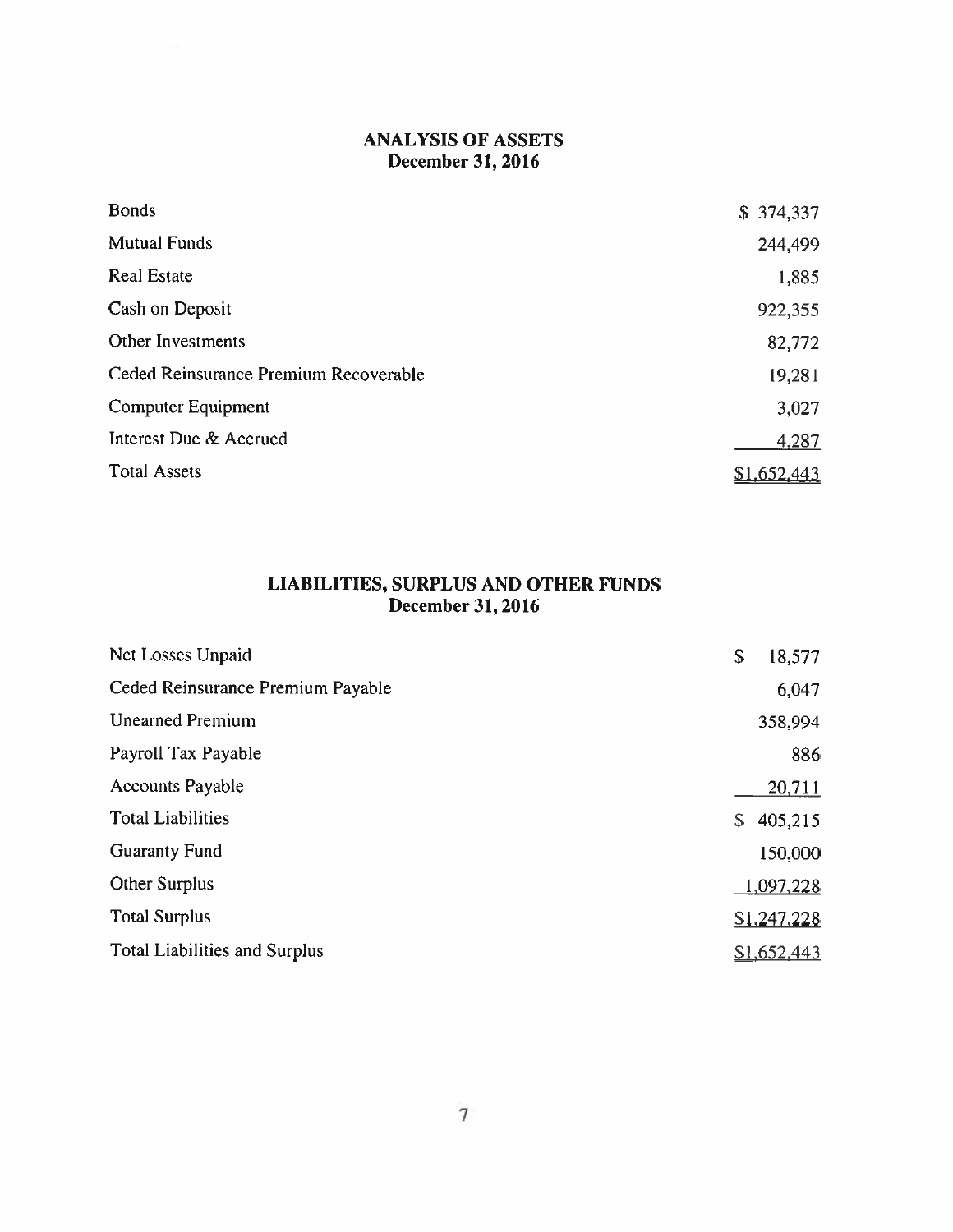# STATEMENT OF INCOME For the Year Ending December 31, 2016

 $\tilde{\gamma}(\tilde{q})$ 

 $\mathcal{N}$  :

|              | \$591,857     |
|--------------|---------------|
|              | 40,215        |
|              | (308, 745)    |
|              | (276, 936)    |
| \$           | 46,391        |
|              | 20,834        |
|              | 225           |
| $\mathsf{S}$ | 67,450        |
|              | $\bf{0}$      |
|              | <u>67,450</u> |
|              |               |

## CAPITAL AND SURPLUS ACCOUNT December 31, 2016

| Policyholders' Surplus, December 31, 2015 | \$1,232,929 |
|-------------------------------------------|-------------|
| Net Income (Loss)                         | 67,450      |
| Mutual Fund Market Adjustment             | 3,702       |
| Accounts Receivable-Former Employee       | (140, 854)  |
| Prior Year Adjustment-Misappropriations   | 84,001      |
| Policyholders' Surplus, December 31, 2016 | \$1,247,228 |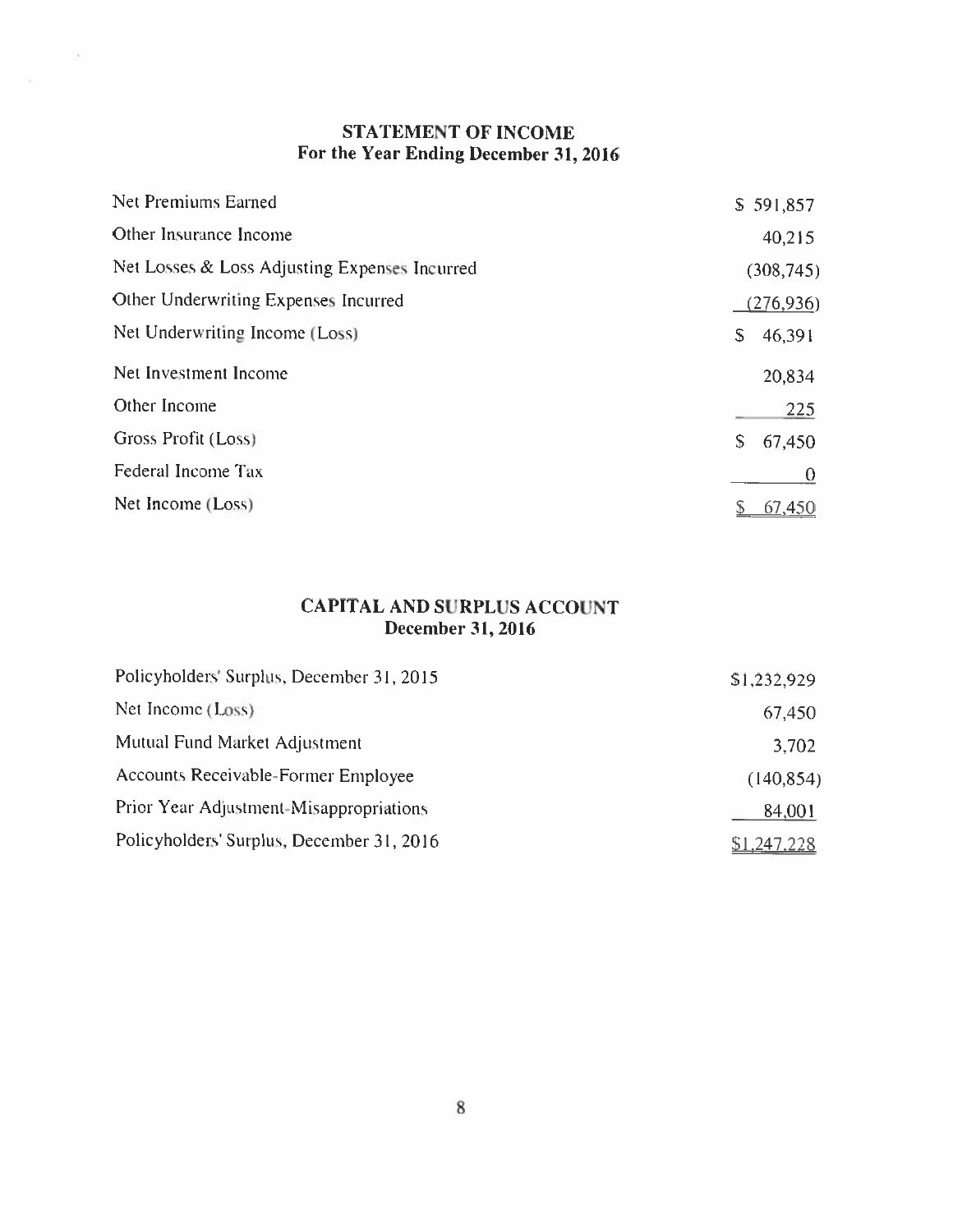# NOTES TO THE FINANCIAL STATEMENTS

None.

 $\sim$ 

## EXAMINATION CHANGES

None.

## SUMMARY OF RECOMMENDATIONS

None.

## SUBSEQUENT EVENTS

The Company received a judgment and full restitution in 2018 from a former employee for the misappropriation and unauthorized use of funds. The Company has strengthened internal controls to correction the conditions that allowed the misappropritation to occur.

 $\langle \tilde{\phi} \rangle$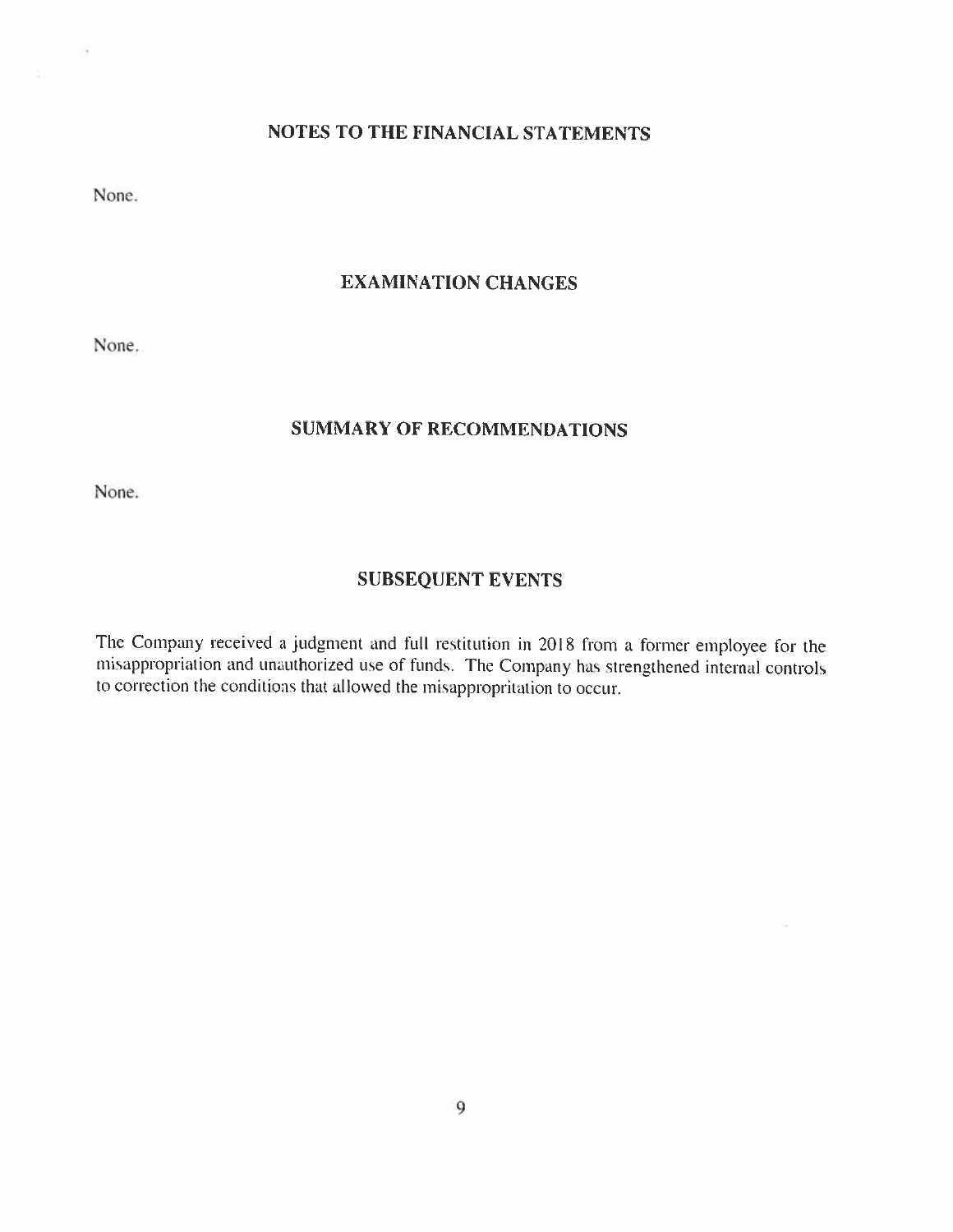#### ACKNOWLEDGMENT

The assistance and cooperation extended by the employees of Bunceton Mutual Insurance Company during the course of this examination is hereby acknowledged and appreciated.

#### VERIFICATION

| State of Missouri |  |
|-------------------|--|
|                   |  |
| County of Cole    |  |

I, Jeffery (Jay) Buschmann on my oath swear that to the best of my knowledge and belief the above examination report is true and accurate and is comprised of only the facts appearing upon the books, records or other documents of the company, its agents or other persons examined or as ascertained from the testimony of its officers or agents or other persons examined concerning its affairs and such conclusions and recommendations as the examiners find reasonably warranted from the facts.

day of  $\mathcal{A}\mathcal{C}$  mass 2018

Jeffery (Jay) Buschmann, AFE Financial Examiner Missouri Department of Insurance, Financial Institutions and Professional Registration

Sworn to and subscribed before me this

My commission expires:

 $V |_{\alpha}$ rch 20, 2019

**TEACHY LESSING AT** ry tahlin Aletary Seip bre chi sosi una misu Perano County diri. Francia Biarch 30, 2019 Smooth 2060

Notarv

 $\mathcal{M}$